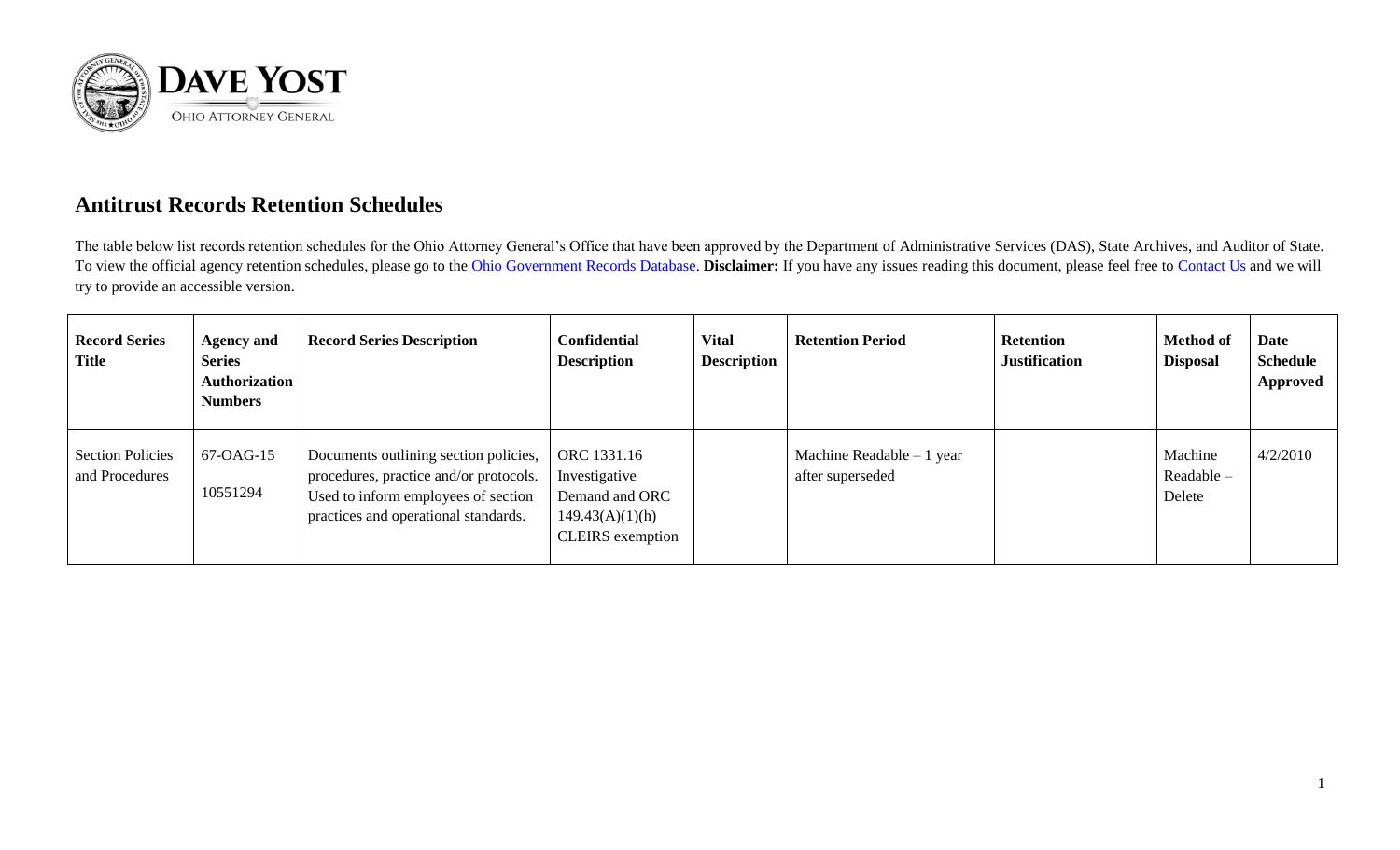

| <b>Record Series</b><br><b>Title</b>        | <b>Agency and</b><br><b>Series</b><br>Authorization<br><b>Numbers</b> | <b>Record Series Description</b>                                                                                                                                                                                                                               | <b>Confidential</b><br><b>Description</b>      | <b>Vital</b><br><b>Description</b> | <b>Retention Period</b>                                                                                                                                                                                                                                                                                                                                                                                                                                                                                                                                                             | <b>Retention</b><br><b>Justification</b> | <b>Method of</b><br><b>Disposal</b>                 | <b>Date</b><br><b>Schedule</b><br><b>Approved</b> |
|---------------------------------------------|-----------------------------------------------------------------------|----------------------------------------------------------------------------------------------------------------------------------------------------------------------------------------------------------------------------------------------------------------|------------------------------------------------|------------------------------------|-------------------------------------------------------------------------------------------------------------------------------------------------------------------------------------------------------------------------------------------------------------------------------------------------------------------------------------------------------------------------------------------------------------------------------------------------------------------------------------------------------------------------------------------------------------------------------------|------------------------------------------|-----------------------------------------------------|---------------------------------------------------|
| Investigative<br>Demand<br>Materials (Ohio) | 67-OAG-16<br>10551298                                                 | Pre-complaint discovery materials<br>(Compulsory process materials)<br>received in response to an<br>investigative demand subpoena issued<br>by the OAG office to anyone with<br>potential information relevant to an<br>antitrust investigation (ORC 1331.16) | ORC 1331.16<br>Investigative<br>Demand statute |                                    | Machine Readable - Shorter of<br>24 months from date when<br>material was made available or<br>when materials are no longer<br>required for use in a pending<br>proceeding; or such other<br>period as consented by the<br>producing party or ordered by<br>an Ohio Court of Common<br>Pleas.<br>Paper – Shorter of 24 months<br>from date when material was<br>made available or when<br>materials are no longer<br>required for use in a pending<br>proceeding; or such other<br>period as consented by the<br>producing party or ordered by<br>an Ohio Court of Common<br>Pleas. | Mandated by ORC<br>1331.16(M)            | Machine<br>Readable-<br>Other<br>$Paper -$<br>Other | 6/17/2010                                         |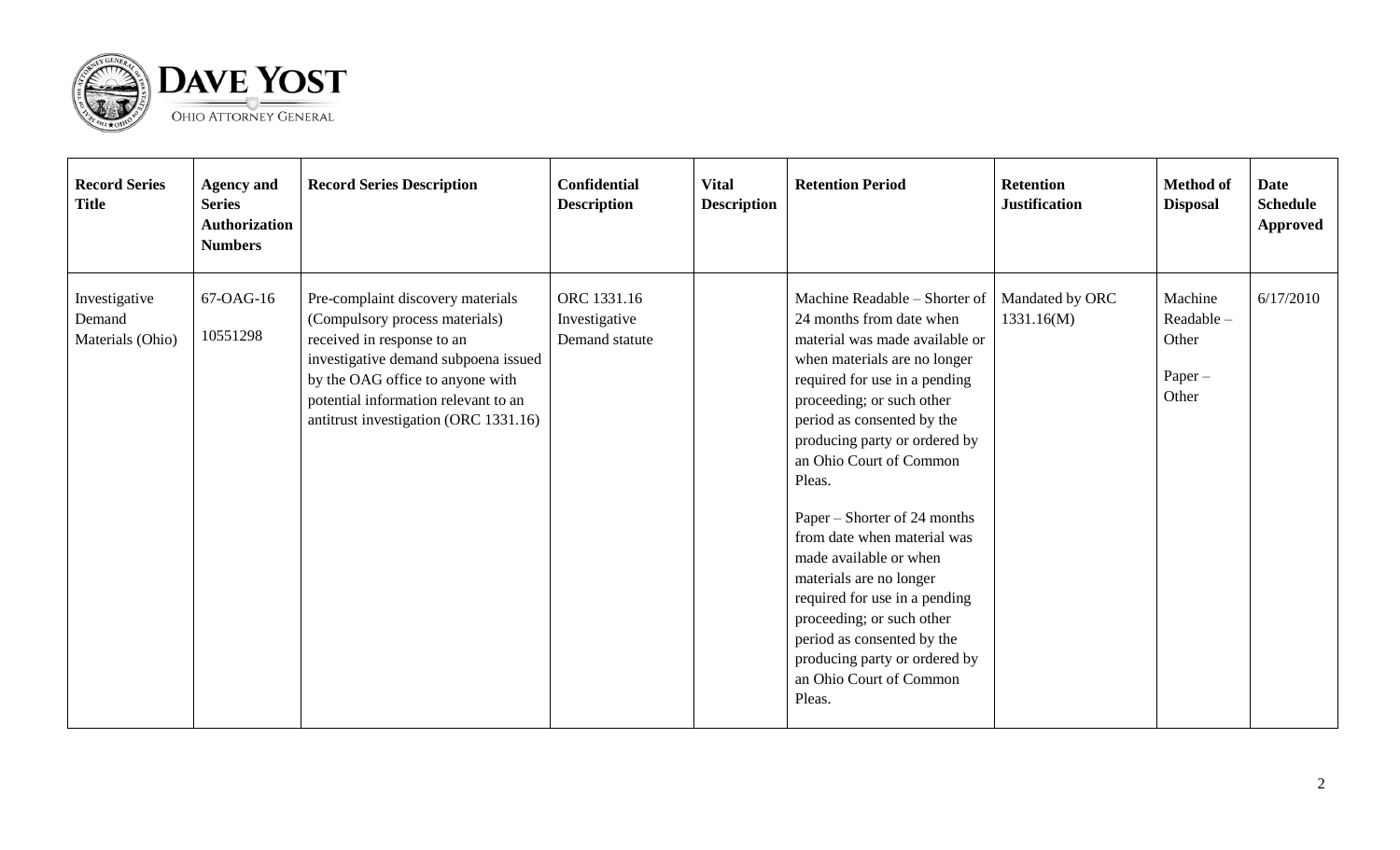

| <b>Record Series</b><br><b>Title</b> | <b>Agency and</b><br><b>Series</b><br><b>Authorization</b><br><b>Numbers</b> | <b>Record Series Description</b>                                                                                                                                                                                                                                                                                                                                                                                                                                                                                                     | <b>Confidential</b><br><b>Description</b>                                                                                                                                                                   | <b>Vital</b><br><b>Description</b> | <b>Retention Period</b>                                                                                                                                                                                                           | <b>Retention</b><br><b>Justification</b>                                                                              | <b>Method of</b><br><b>Disposal</b>                   | Date<br><b>Schedule</b><br><b>Approved</b> |
|--------------------------------------|------------------------------------------------------------------------------|--------------------------------------------------------------------------------------------------------------------------------------------------------------------------------------------------------------------------------------------------------------------------------------------------------------------------------------------------------------------------------------------------------------------------------------------------------------------------------------------------------------------------------------|-------------------------------------------------------------------------------------------------------------------------------------------------------------------------------------------------------------|------------------------------------|-----------------------------------------------------------------------------------------------------------------------------------------------------------------------------------------------------------------------------------|-----------------------------------------------------------------------------------------------------------------------|-------------------------------------------------------|--------------------------------------------|
| Settlement/Media<br>tion Materials   | 67-OAG-17<br>10551295                                                        | Documents needed to carry out terms<br>of antitrust settlements and mediation,<br>working with the claims administrator<br>and escrow agent, and the distribution<br>of settlement monies. Can include,<br>but is not limited to, settlement<br>agreements, materials pertaining to<br>the selection of mediator, escrow<br>agent and claims administrator,<br>escrow agreements, claims<br>administration materials, materials<br>pertaining to public notice, and<br>reports to demonstrate compliance<br>with terms of agreement. | ORC 2710.03<br>Mediation<br>communications<br>privileged<br>$(149.43(A)(1)(i)) -$<br>ORC 2710.05 lists<br>exceptions to the<br>privilege, also SSN<br>$(5 U.S.C. 552a)$ and<br>possibly medical<br>records. |                                    | Machine Readable $-15$ years<br>from when the settlement<br>agreement reached, the end of<br>the consent decree, or judicial<br>extension, provided audited.<br>Paper – After settlement<br>agreement reached and case<br>closed. | 2305.06 Contract in<br>writing $(15 \text{ years})$ ;<br>Judicial extension can<br>go on for long periods<br>of time. | Machine<br>Readable -<br>Delete<br>$Paper -$<br>Shred | 4/2/2010                                   |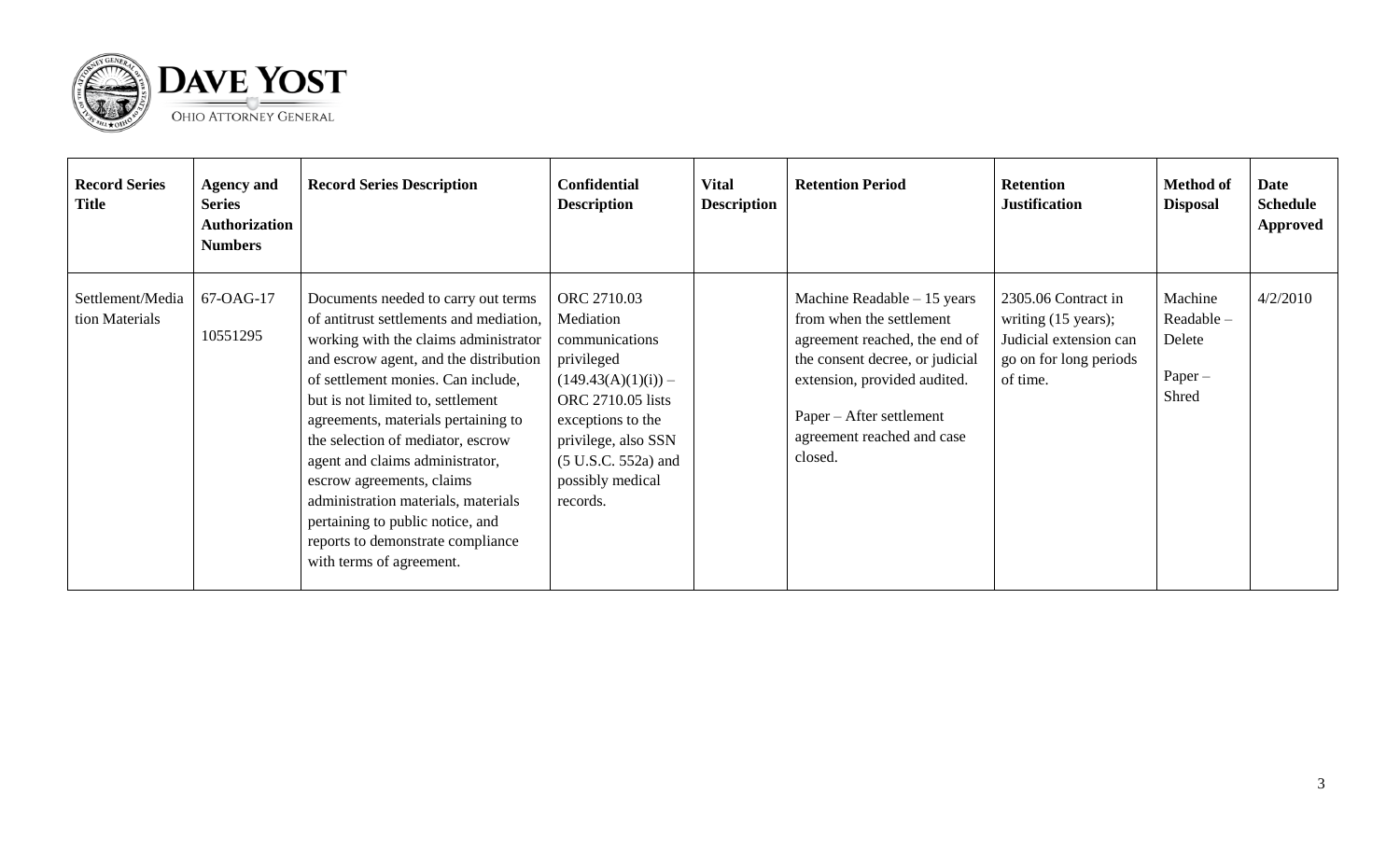

| <b>Record Series</b><br><b>Title</b>  | <b>Agency and</b><br><b>Series</b><br><b>Authorization</b><br><b>Numbers</b> | <b>Record Series Description</b>                                                                                                                                     | <b>Confidential</b><br><b>Description</b>                                                                                                                          | <b>Vital</b><br><b>Description</b> | <b>Retention Period</b>                                                                                                                                                                                                                                                                                                                                                                                                                                                                                                                                                                                                                                                      | <b>Retention</b><br><b>Justification</b>                                  | <b>Method of</b><br><b>Disposal</b>                  | <b>Date</b><br><b>Schedule</b><br><b>Approved</b> |
|---------------------------------------|------------------------------------------------------------------------------|----------------------------------------------------------------------------------------------------------------------------------------------------------------------|--------------------------------------------------------------------------------------------------------------------------------------------------------------------|------------------------------------|------------------------------------------------------------------------------------------------------------------------------------------------------------------------------------------------------------------------------------------------------------------------------------------------------------------------------------------------------------------------------------------------------------------------------------------------------------------------------------------------------------------------------------------------------------------------------------------------------------------------------------------------------------------------------|---------------------------------------------------------------------------|------------------------------------------------------|---------------------------------------------------|
| Discovery<br>Responses<br>/Production | 67-OAG-21<br>10551337                                                        | Responses and documents responsive<br>to any party involved in the<br>litigation's discovery request as<br>required by Ohio and Federal Rules<br>of Civil Procedure. | If they are sealed by<br>the court or fall<br>under a protective<br>order of the court -<br>Federal Rule of<br>Civil Procedure<br>26c7 and Ohio Civil<br>Rule 26C. |                                    | Machine-Readable - Until<br>case closed out of internal case<br>management system and all<br>appeals exhausted, unless<br>otherwise specified by<br>protective order of the court,<br>for materials not otherwise<br>covered by Compulsory<br>Process Materials (67-OAG-<br>18) and Investigative Demand<br>Materials (67-OAG-16).<br>Paper – Until case closed out<br>of internal case management<br>system and all appeals<br>exhausted, unless otherwise<br>specified by protective order<br>of the court, for materials not<br>otherwise covered by<br><b>Compulsory Process Materials</b><br>$(67-OAG-18)$ and<br><b>Investigative Demand</b><br>Materials (67-OAG-16). | Necessary to retain<br>discovery materials for<br>duration of litigation. | Machine<br>Readable-<br>Delete<br>$Paper -$<br>Shred | 06/17/2010                                        |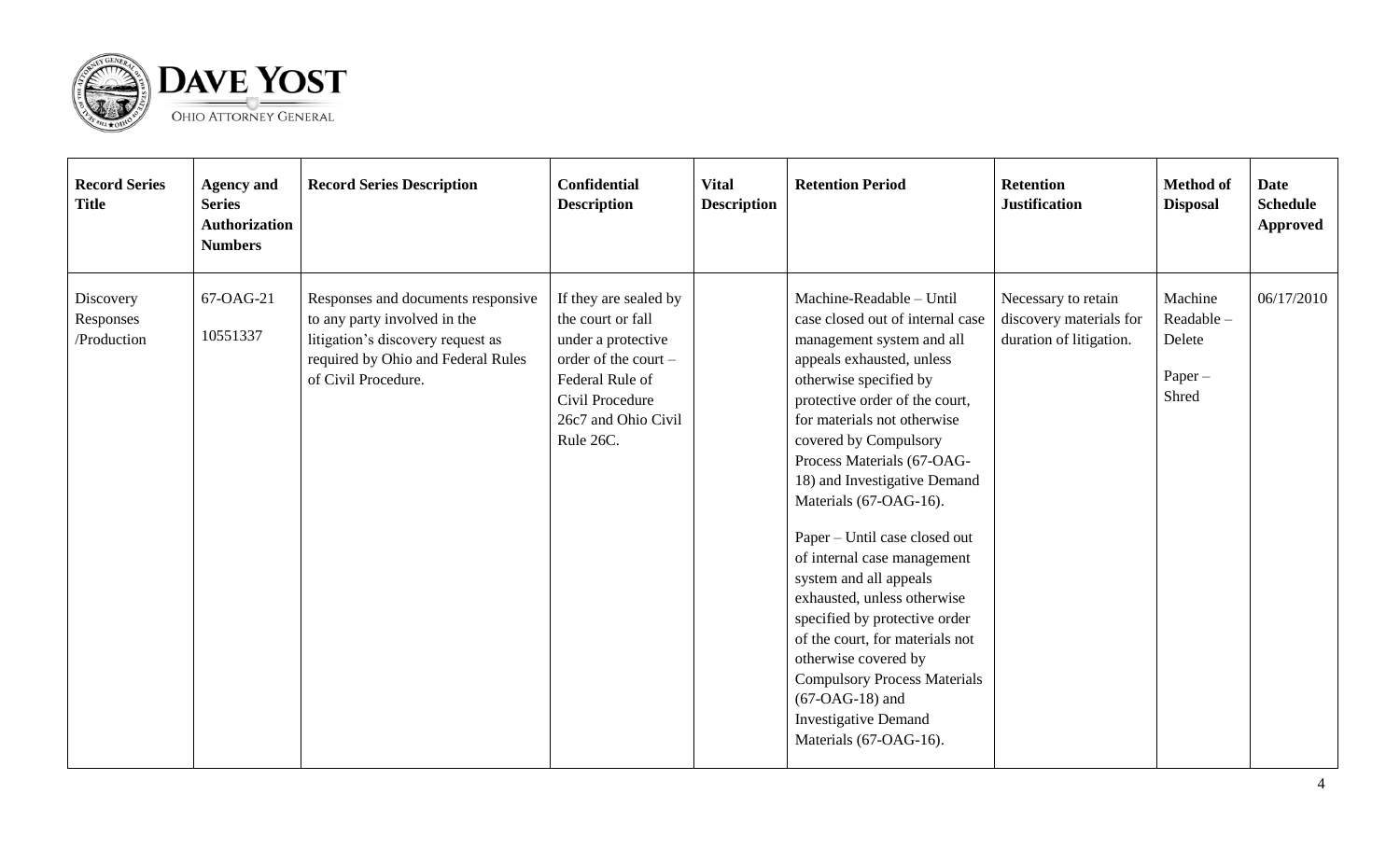

| <b>Record Series</b><br><b>Title</b> | <b>Agency and</b><br><b>Series</b><br><b>Authorization</b><br><b>Numbers</b> | <b>Record Series Description</b>                                                                                                                                                                                                                                                                                      | <b>Confidential</b><br><b>Description</b>                                                                                                                         | <b>Vital</b><br><b>Description</b> | <b>Retention Period</b>                                                                                                            | <b>Retention</b><br><b>Justification</b>                                                                       | <b>Method</b> of<br><b>Disposal</b>                  | <b>Date</b><br><b>Schedule</b><br><b>Approved</b> |
|--------------------------------------|------------------------------------------------------------------------------|-----------------------------------------------------------------------------------------------------------------------------------------------------------------------------------------------------------------------------------------------------------------------------------------------------------------------|-------------------------------------------------------------------------------------------------------------------------------------------------------------------|------------------------------------|------------------------------------------------------------------------------------------------------------------------------------|----------------------------------------------------------------------------------------------------------------|------------------------------------------------------|---------------------------------------------------|
| <b>Undocketed Files</b>              | 67-OAG-23<br>10551374                                                        | Preliminary research on possible<br>antitrust violations, used to determine<br>merit of pursuing formal investigation<br>or opening case. Can include, but is<br>not limited to, research, $3rd$ party<br>materials and correspondence.                                                                               | Attorney/client<br>privilege, work<br>product, must abide<br>by any other state or<br>federal government<br>confidentiality<br>statutes on materials<br>received. |                                    | Machine Readable $-4$ years or<br>until transferred to Docketed<br>Case Files.<br>Paper – Until converted to<br>electronic format. |                                                                                                                | Machine<br>Readable-<br>Delete<br>$Paper -$<br>Shred | 12/10/2010                                        |
| <b>Antitrust Monthly</b><br>Reports  | 67-OAG-25<br>10551375                                                        | Summary and status reports of<br>Antitrust section staff activity on<br>pending investigations/litigation.<br>Used to highlight activities that have<br>been done, activities that still need to<br>be completed and provide tracking<br>and trending of time spent on specific<br>investigative and case activities. | Attorney/client<br>privilege, work<br>product, common<br>interest privilege,<br><b>CLIERS.</b>                                                                    |                                    | Machine Readable $-20$ years.                                                                                                      | In antitrust cases,<br>patterns don't repeat<br>often, so for statistical<br>data, have to go back<br>further. | Machine<br>Readable-<br>Delete                       | 12/10/2010                                        |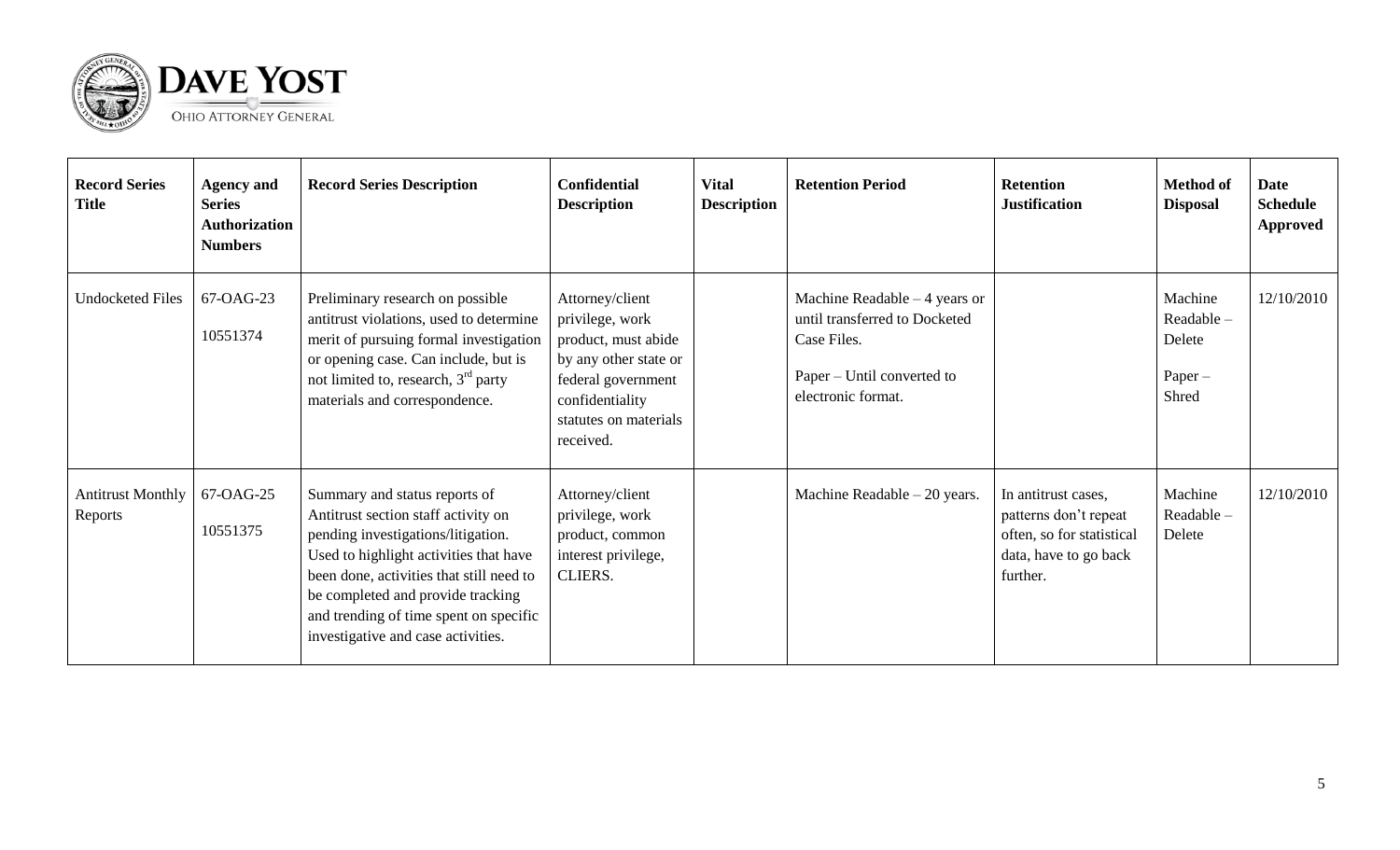

| <b>Record Series</b><br><b>Title</b>   | <b>Agency and</b><br><b>Series</b><br><b>Authorization</b><br><b>Numbers</b> | <b>Record Series Description</b>                                                                                                                                                                                                                                                                                | <b>Confidential</b><br><b>Description</b>                                                                                                                                               | <b>Vital</b><br><b>Description</b> | <b>Retention Period</b>                                                                                                                                                                                                 | <b>Retention</b><br><b>Justification</b>                                                                                                                                    | <b>Method of</b><br><b>Disposal</b>                    | <b>Date</b><br><b>Schedule</b><br><b>Approved</b> |
|----------------------------------------|------------------------------------------------------------------------------|-----------------------------------------------------------------------------------------------------------------------------------------------------------------------------------------------------------------------------------------------------------------------------------------------------------------|-----------------------------------------------------------------------------------------------------------------------------------------------------------------------------------------|------------------------------------|-------------------------------------------------------------------------------------------------------------------------------------------------------------------------------------------------------------------------|-----------------------------------------------------------------------------------------------------------------------------------------------------------------------------|--------------------------------------------------------|---------------------------------------------------|
| Post Closure<br>Transient<br>Documents | 67-OAG-28<br>10551499                                                        | Materials received and evaluated by<br>attorneys for information or relevance<br>following the conclusion of the<br>AGO's involvement in the litigation<br>or investigation to which the<br>materials relate. Includes<br>correspondence, court notices or<br>orders, non-dispositive pleadings and<br>motions. |                                                                                                                                                                                         |                                    | Machine Readable - Until no<br>longer of administrative value.<br>Paper – Until no longer of<br>administrative value.                                                                                                   | These documents are<br>primarily informational<br>in nature.                                                                                                                | Machine<br>Readable-<br>Delete<br>$Paper -$<br>Recycle | 8/7/2012                                          |
| <b>Docketed Case</b><br>Files          | 67-OAG-29<br>10551729                                                        | Documents relating to the<br>management, investigation and/or<br>litigation of antitrust cases. Records<br>include, but are not limited to,<br>research materials, administrative<br>documentation, pleadings,<br>correspondence, discovery requests,<br>settlement information, and expert<br>materials.       | Attorney/client<br>privilege, work<br>product, common<br>interest privilege<br>LEXSEE 902 F.2D<br>244, 1331.16<br>Investigative<br>Demand, discovery<br>covered by<br>protective order. |                                    | Machine-Readable – After<br>case closed out of internal case<br>management system and all<br>appeals exhausted.<br>Paper - After case closed out<br>of internal case management<br>system and all appeals<br>exhausted. | Settlement and<br>mediation records will<br>be separated at case<br>closing and retained<br>according to its<br>applicable records<br>retention for<br>monitoring purposes. | Machine<br>Readable-<br>Delete<br>$Paper -$<br>Shred   | 4/2/2019                                          |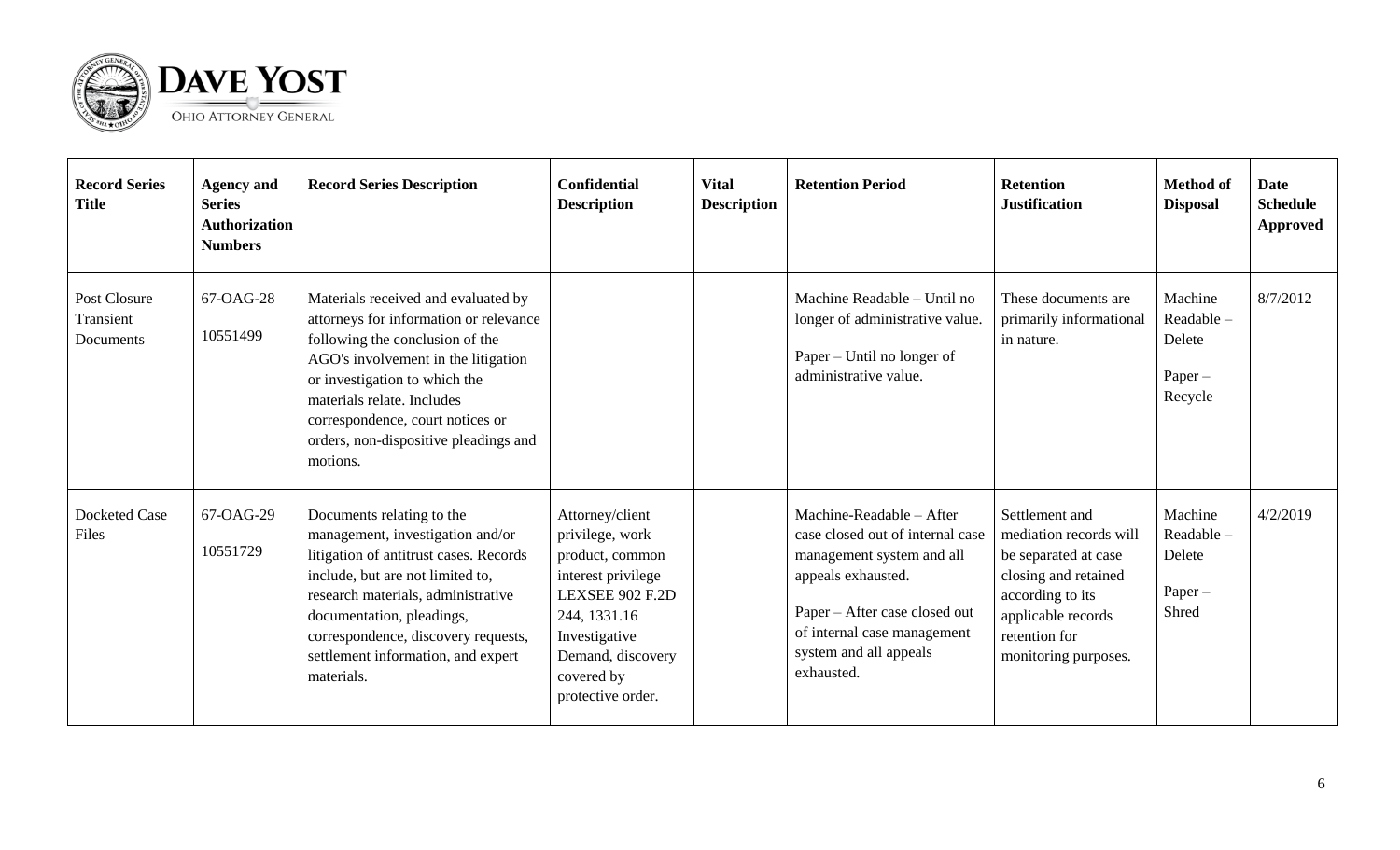



| <b>Record Series</b><br><b>Title</b>                                                                                  | <b>Agency and</b><br><b>Series</b><br>Authorization<br><b>Numbers</b> | <b>Record Series Description</b>                                                                                                                                                                                                                                                                                                                                                                               | <b>Confidential</b><br><b>Description</b>                 | <b>Vital</b><br><b>Description</b> | <b>Retention Period</b>                                                                                                                                                                                                                                                                                        | <b>Retention</b><br><b>Justification</b> | <b>Method of</b><br><b>Disposal</b>                   | <b>Date</b><br><b>Schedule</b><br><b>Approved</b> |
|-----------------------------------------------------------------------------------------------------------------------|-----------------------------------------------------------------------|----------------------------------------------------------------------------------------------------------------------------------------------------------------------------------------------------------------------------------------------------------------------------------------------------------------------------------------------------------------------------------------------------------------|-----------------------------------------------------------|------------------------------------|----------------------------------------------------------------------------------------------------------------------------------------------------------------------------------------------------------------------------------------------------------------------------------------------------------------|------------------------------------------|-------------------------------------------------------|---------------------------------------------------|
| Compulsory<br><b>Process Materials</b><br>(Other Federal or<br>State Law<br>Enforcement or<br>Regulatory<br>Agencies) | 67-OAG-30<br>10551728                                                 | Discovery materials (compulsory<br>process materials) in which the<br>compulsory process originated a<br>governmental agency other than the<br>Ohio Attorney General's Office<br>(AGO). Such materials are received<br>from, but not limited to, Federal law<br>enforcement agencies, law<br>enforcement agencies of other states,<br>or Ohio law enforcement or<br>regulatory agencies other than the<br>AGO. | Various other state<br>and federal antitrust<br>statutes. |                                    | Machine Readable - Such<br>period as consented to by the<br>producing party or as ordered<br>by statute or courts in<br>jurisdictions outside of the<br>AGO.<br>Paper – Such period as<br>consented to by the producing<br>party or as ordered by statute<br>or courts in jurisdictions<br>outside of the AGO. |                                          | Machine<br>Readable -<br>Delete<br>$Paper -$<br>Shred | 4/2/2019                                          |